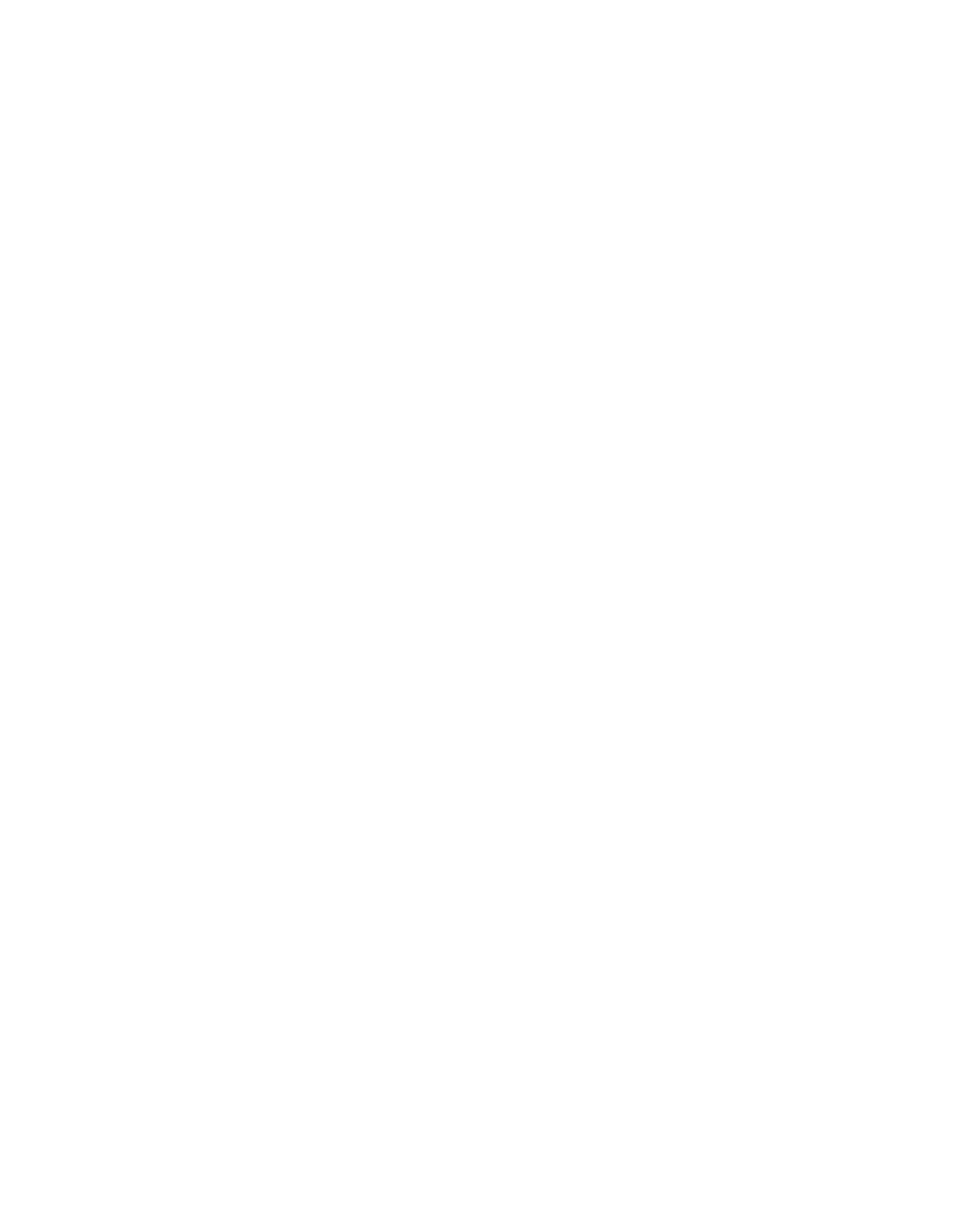# **Ionia Downtown Development Authority 2021 Annual Report**

The City of Ionia Downtown Development Authority (DDA) is pleased to provide this Annual Report of its activities for the 2021 calendar year. This report is submitted pursuant to Section 6 of the By-Laws and Rules of Procedure for the DDA as adopted January 19, 2022.

The Downtown Development Authority embarked on a number of initiatives during 2021 as recommended in the Blue Print Study, City of Ionia Master Plan, and Redevelopment Ready Communities program as they pertain to the DDA District. This report outlines the objectives and accomplishments of the DDA during the past year.

# **Organizational Structure and Board of Directors**

The DDA Board of Directors shall be comprised of the Mayor and eight (8) members appointed by the Mayor, subject to confirmation by City Council. At least five (5) of the members shall be persons having an interest in property located within the DDA District. At least one (1) of the members shall be a resident of the DDA District, if the DDA District has one hundred (100) or more persons residing in it. Each member shall serve a term of four (4) years but for the Mayor whose term shall coincide with his or her term as Mayor. An appointment to fill a vacancy shall be made by the Mayor, upon confirmation by the City Council, for the remainder of the unexpired term. Members of the Board shall serve without compensation, but shall be reimbursed for actual and necessary expenses.

Current 2021 members of the Board of Directors are as follows:

| • Mike Kirgis, Chairperson       | Mike Kirgis Insurance Agency                 |
|----------------------------------|----------------------------------------------|
| • John Krueger, Vice Chairperson | Ionia Lock and Key                           |
| • Margot Cook, Secretary         | Cook & Company / Downtown resident           |
| • Tim Hemenway, Treasurer        | Michigan One Community Credit Union          |
| • Olivia Blomstorm               | West MI Works!                               |
| $\bullet$ Dave Cook              | D.O.C. Properties                            |
| $\bullet$ Cathy Hoppough         | Cathy Hoppough Group - KW Rivertown Hoppough |
| • Paul Lentz                     | Edward Jones / Downtown resident             |
| • Mayor Daniel Balice            |                                              |

Regular meetings of the Board of Directors are held at City Hall on the third Wednesday of each month at 8:00AM. The Board of Directors also utilizes a Finance Committee comprised of a small number of board members, charged with monitoring the DDA and Ionia Theatre budgets, expenditures and other matters that financially impact the DDA and / or the Ionia Theatre.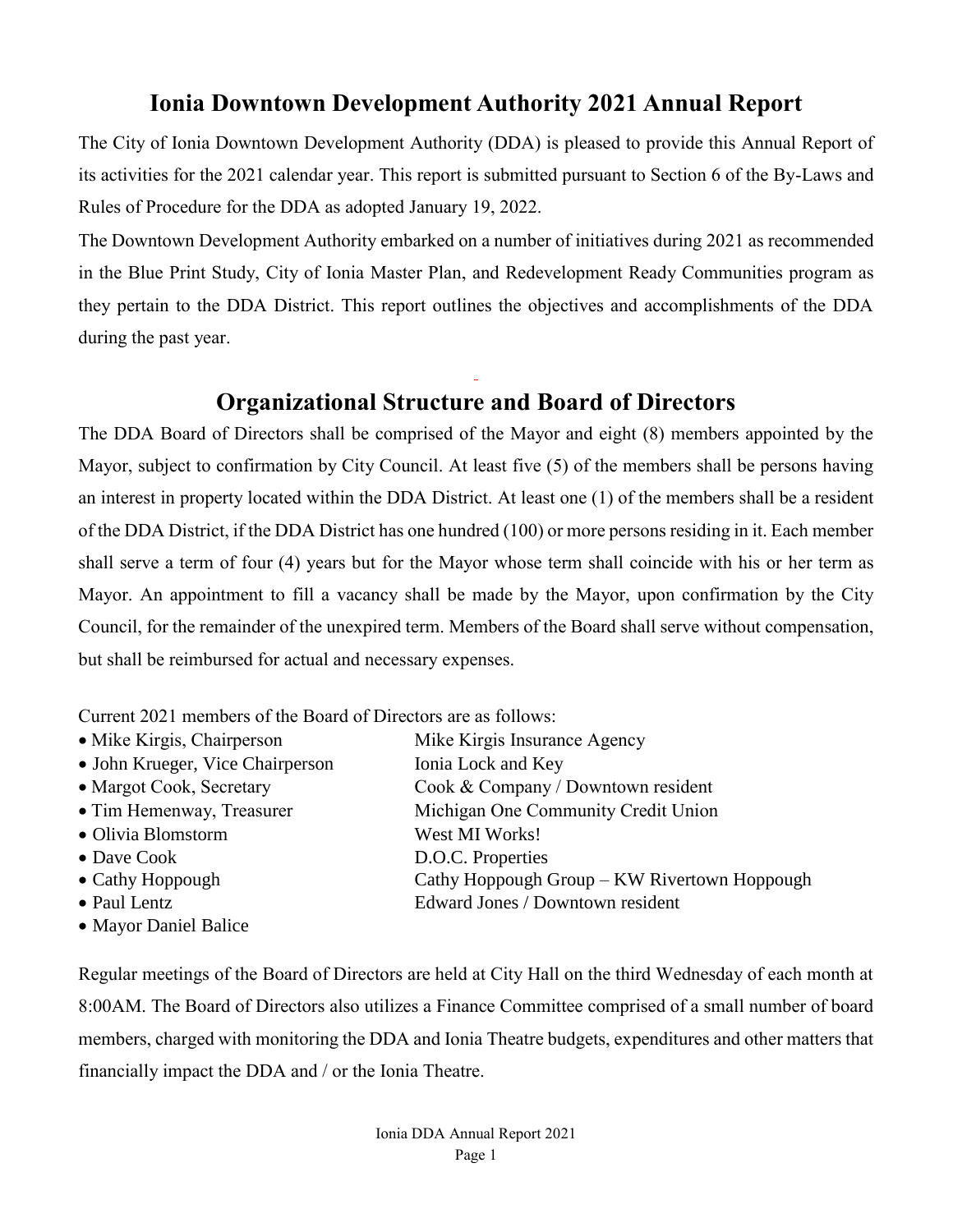# **Economic Development**

#### **MEDC / Community Development Projects:**

Ionia is designated a low - moderate income community which allows for Community Development Block Grant funding and broadens the scope of grant opportunities. In cooperation with the Michigan Economic Development Corporation (MEDC), the DDA supported grant programming for blight elimination, façade improvements, rental rehabilitation, and building acquisition. The DDA will be involved in the funding process of each of the new projects described below.

Project 1. 340 W Main Street. Bruce Johnston / Revitalize LLC provided a project summary for the 5,282 square foot property originally constructed in 1890. Purchased in 2020, the property will be fully restored utilizing façade, rehabilitation grant funding and private investment. City Council approved Obsolete Property Rehabilitation Exemption certificate and proposed Brownfield plan for property. Building to include a first floor commercial outlet, climate controlled storage areas within the basement area, and residential units on the second floor.

Project 2. 410 / 412 W Main Street. Full restoration of first floor utilizing each storefront for a restaurant to open April 2022. Bruce Johnston / Revitalize LLC will work with property owner to secure future grant funding for second floor residential units.

**Redevelopment Ready Communities (RRC):** The Michigan Economic Development Corporation (MEDC) selected cities through an application process to participate in the statewide launch of the Redevelopment Ready Communities® program designed to assist local municipalities establish a sound foundation for redevelopment to occur. RRC is a certification program promoting effective redevelopment strategies. The program measures and then certifies communities that integrate transparency, predictability and efficiency into their daily development practices. The certification is a formal recognition that a community has a vision for the future and the fundamental practices in place to reach that threshold. Communities must commit by participating in assessments, workshops, and evaluations followed by a report of findings that outline recommendations and actions for best practice criteria. Future grant funding administered by MEDC is only awarded to cities engaged or certified by the Redevelopment Ready Communities program. Ionia became fully engaged in the program in April 2017 and began the process of alignment with the Best Practices as required by the project. In July 2020, Ionia became the 46<sup>th</sup> Michigan city to reach certification. Effective July 2021, Ionia's RRC certification was extended through July 30, 2025. Documentation updating and annual reporting is required to maintain certification.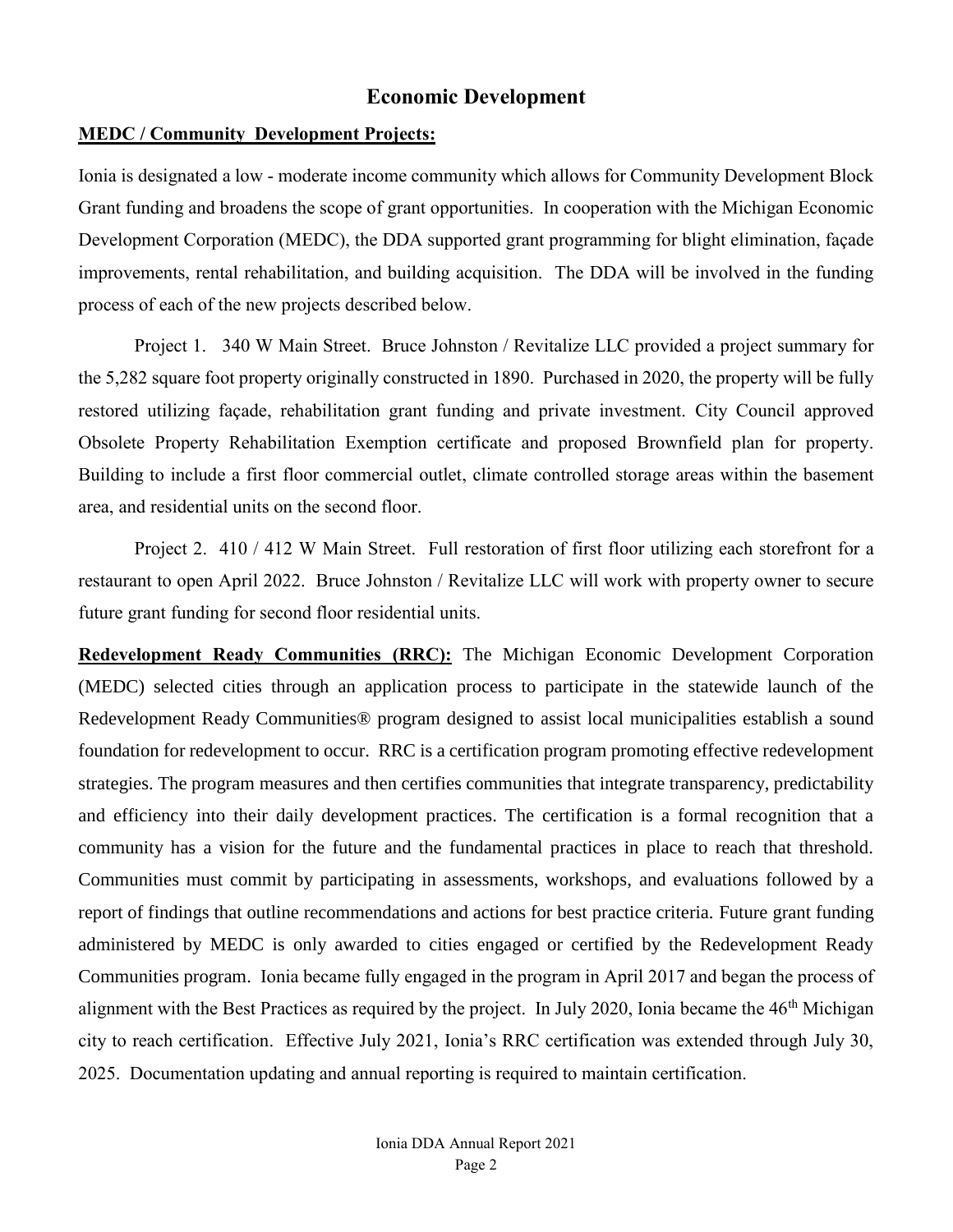**RRC Priority Sites:** Redevelopment Services Team (RST Team) provides special services including technical assistance, site analysis and assessments, site design, and marketing services for approved / selected properties located in traditional downtowns of RRC communities.

- The Design and Build Scenario is a grant funded pre-development planning service to assist downtown property owners of historic buildings in need of storefront rehabilitation. Scenario packages include schematic renderings of the property with written explanations of the budget process. The service is intended to empower the property owner(s) with a clear vision for redevelopment, the tools to clearly communicate project details in addition to an understanding of the financial costs and potential returns. The DDA provided an invitation to property owners to complete a request for proposals for review and submission for selection of the Design and Build program. After careful consideration, two properties were submitted for final review by the RST Team. The DDA was notified that each of the properties were accepted into the Design and Build Scenario program with the process beginning spring 2022.
	- o 213-215 W Main Street Robin and Randy Fazakerley
	- o 402 W Main Street Seth Izzard
- Priority Site Designation. A second phase of the program assists in identifying three to five priority development sites within the city. The selected parcels will receive a full report detailing potential for development which will be showcased on the MEDC website, City of Ionia website in addition to being provided to interested parties. The DDA will continue to collaborate with the RRC Team providing pertinent information on each site as required.

**Ionia Free Fair Employee Lease Agreement:** In July 2021, the Ionia Free Fair requested the assistance of the DDA Director in seeking sponsorships to support the upcoming event. Limited sponsorships were secured assisting with expenses related to several Grandstand shows.

In November, the IFF Broad of Directors presented a proposal for a longer term program with the City of Ionia and DDA. City Council approved the Memorandum of Understanding Agreement to share costs and services of the DDA Director for the 2022 Ionia Free Fair. The program outlined the terms, salary sharing, and a list of professional services to be provided by the DDA during a 25% employee time frame agreement.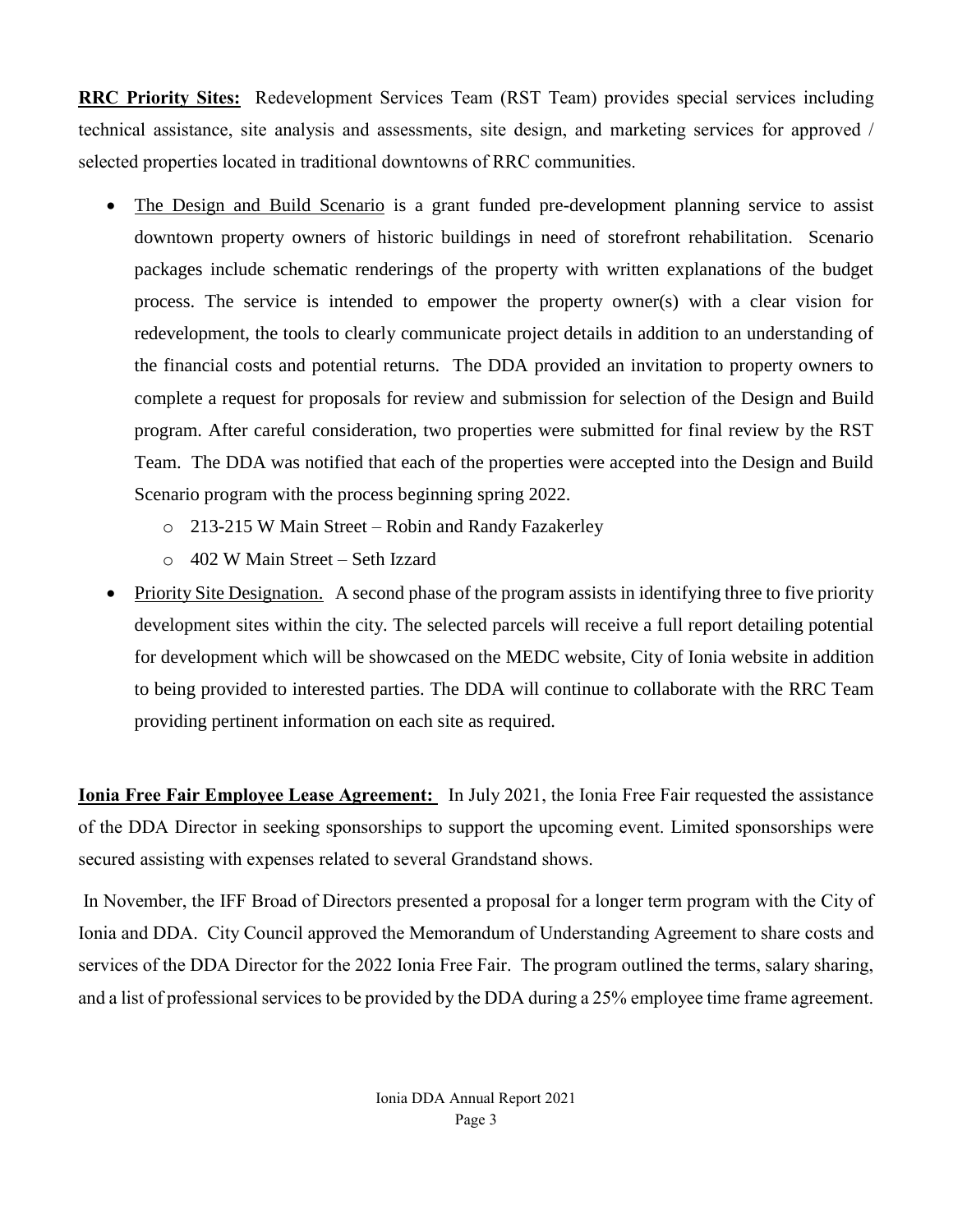Services to be performed for the 2022 Ionia Free Fair will include but not be limited to:

- Design and implement a sponsorship solicitation program specific to the general Fair, individual events and building restoration needs. Full return on investment program developed recognizing the levels of funding provided by donors.
- Meeting with committee / event chairpersons to define needs that could be filled with donor funding and / or in-kind contributions.
- Meeting with individual former and potential donors to present the sponsorship program and secure contributions accordingly.
- Work with IFF administrative staff to review past donor records, annual renewal programming related to specific contributions, and contact lists for same.
- Create spreadsheets detailing sponsor involvement both funding and in-kind contributions.
- Creating a new sponsor signage program allowing for greater recognition and esthetic appeal. Crating new donor board program to honor those supporting building restoration efforts.
- Developed a naming rights agreement template to assist with long term investments by area donors for restoration of the aging buildings.
- Assisted in creating a sponsor program to fund the purchase of livestock panels for the covered arena allowing for expansion of equine and cattle events. Added rental agreements will provide new sources of income for the Fair.
- Attending IFF Board of Directors meetings to present a monthly report of activities related to solicitation of funding through the sponsor program.

**Match on Main:** The MEDC reimbursement grant funding program would provide up to \$25,000 to the awardees. Goals included supporting the growth of placed based businesses located in a traditional downtown, brick and mortar businesses creating and / or retaining jobs, leveraging private investments and activating vacant / underutilized space. A Selection Committee reviewed submitted applications utilizing a MEDC approved scoring matrix. After careful consideration, one application was forwarded to MEDC for final review. Unfortunately, Ionia was not selected for the grant funding for the first round of Match on Main. Only RRC and Main Street communities were included in the Match on Main program announcement.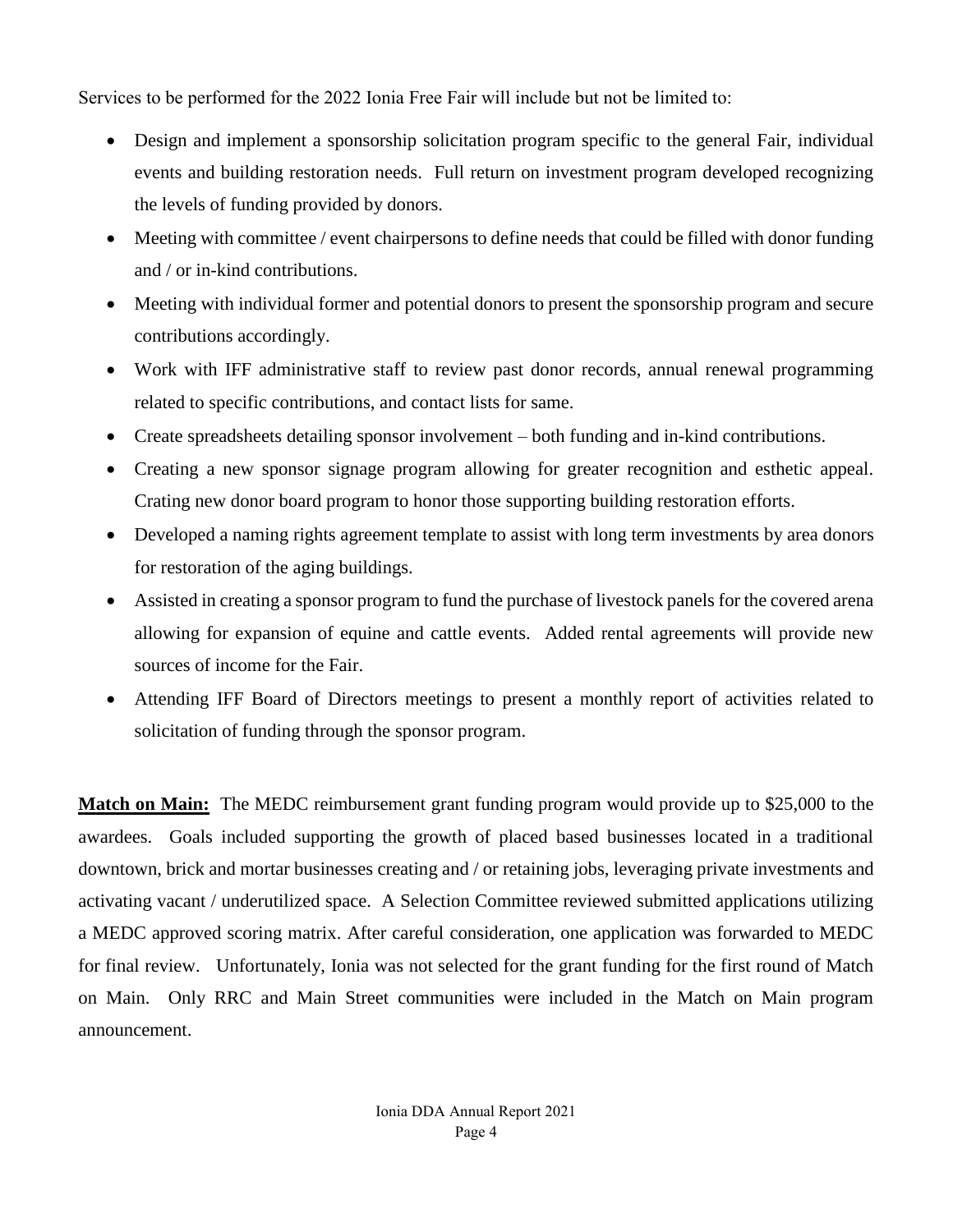**Orchard View Industrial Park:** MEDC awarded a grant to the City of Ionia for the creation of a full economic development marketing package for the Industrial Park with the project being transferred to the DDA in September 2020. The DDA made initial contact with the marketing firm for development of a site plan package for the park including maps, general lot descriptions, incentive programming, infrastructure, drone footage, and investment opportunities. Project completed in 2021 – fully funded through the grant program with a final report submitted as required.

**MIPitch 2021:** In cooperation with The Right Place, Montcalm / Ionia based economic alliances, Montcalm County / Ionia Area Chamber of Commerce and the Downtown Development Authority, MIPitch hosted its inaugural small business startup competition. A panel of judges selected the top applicants to present their business plans to a live audience. A total of \$11,000 was awarded to five local entrepreneurs at a special tri-chamber After Hours event hosted at the Candlestone Golf Resort in Belding. The Ionia DDA was a community partner in addition to participating in the initial application review process. The Steering Committee will begin meeting in early 2022 to set plans for the second annual MIPitch competition.

**Small Business Saturday and Buy Nearby Campaign:** Sponsored by American Express, select communities received promotional banners, posters, and tote bags to be distributed to downtown businesses for participating in the event scheduled for the Saturday following Thanksgiving. Many of the area businesses noted an increase in retail sales from last year's event. The "Buy Nearby" shopping campaign was created by the Michigan Retailers and held in early October. The DDA participated in each of the events to promote shop local initiatives.

**FOX 47 TV Morning Blend Marathon:** The Ionia DDA and FOX 47 TV partnered to offer district businesses with the opportunity to purchase 3-5 minute advertising segments at the cost of \$150 each. The interviews were aired on the TV station's top morning broadcast. Ten businesses / organizations enrolled in the newly developed programming during 2021. Due to the success of the partnership, the DDA hopes to continue the project in 2022.

**Ionia Farmers Market:** The DDA entered into a one year agreement releasing the Farmers' Market project to the Ionia Harvest Marketplace (IHM) Board of Directors. A market manager was hired by IHM to provide services during the 2021 season. WIFI services were donated by YCD Electronics to the market area allowing vendors to offer on-line purchases for patrons. The Market is open each Saturday, June through October with future plans to include more seasonal events. DDA Director is a member of the IHM Board of Directors.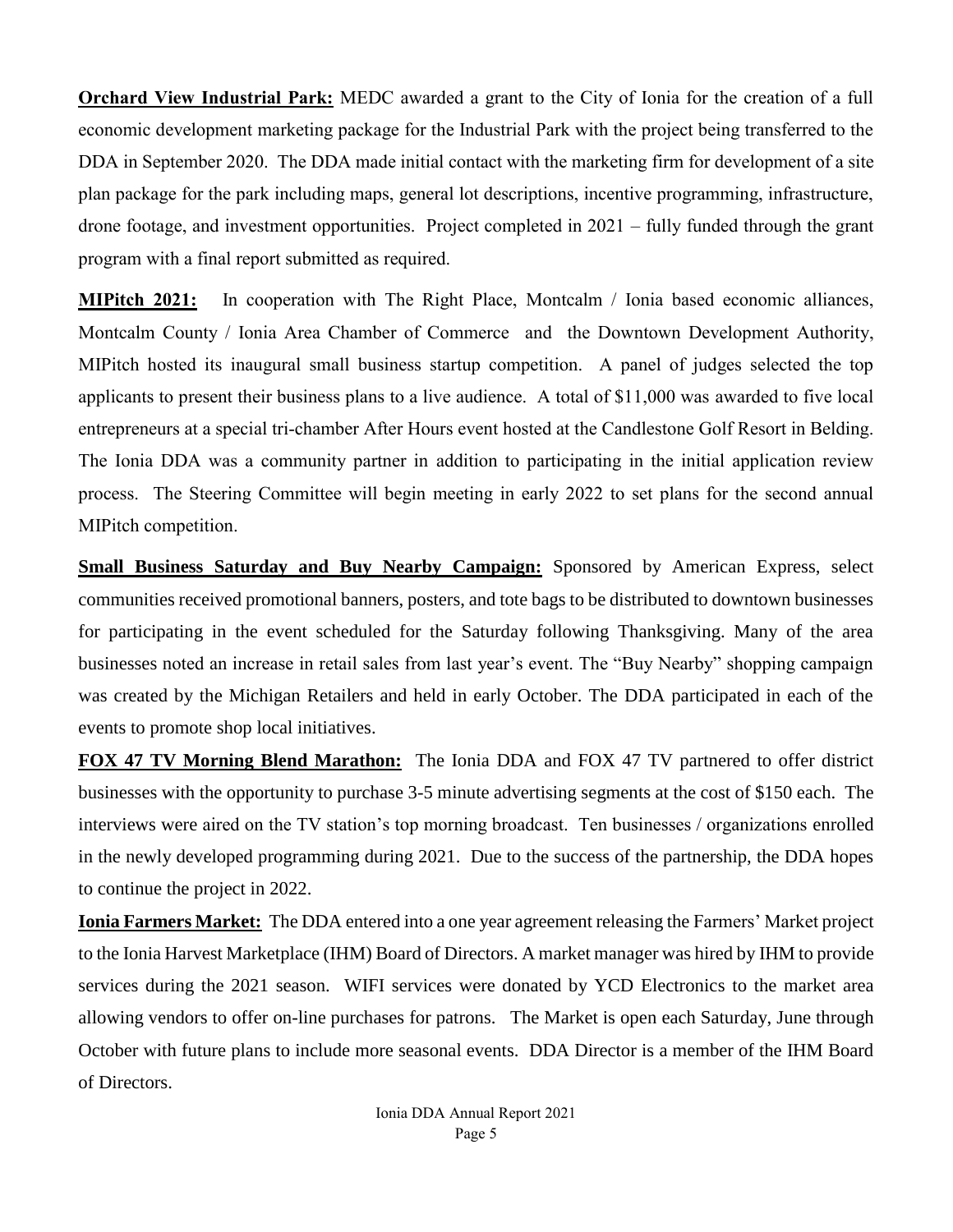**Ionia Community Library:** Mercantile Bank announced plans to officially donate their historic downtown property located at 302 W Main Street to the Ionia Community Library on January 13, 2021. The building will require significant rehabilitation to serve the Library's needs.

# **Special Events, Festivals and Outdoor Experiences Provide a Sense of Place**

Statistics show that continued special events create guest destination sites, attract new residents, promote investment and support economic growth. Every small community develops its own sense of place by providing friendly areas for families to gather, special activities appealing to a broad audience and creating a small town ambiance that will create memories for generations. Included are a few of the past year's highlights that made Ionia a destination for many and an enhanced sense of pride for its residents.

**Mural Project:** Ionia's first mural project was fully completed and now graces the east exterior of the Theatre building. The mural provides a snap shot of the community's history from the late 1800's to the 1960's. The locomotive depicts the mode of travel used by thousands of visitors, national leaders, the beginning of the industrial age, and those looking to settle in the community. The Hotel Bailey was established in 1901 where the Ionia Theatre stands today. The stately building represented a time of prosperity and a home away from home for weary travelers. The service station was one of Ionia's first and remained on the site for decades. It represents the leap from the depression era to a time when travel was as unlimited as was our imagination. The Ionia Theatre is located within the 200 Main Street block of the picturesque downtown district. It was chosen as a site for the first mural to begin to tell our story. The mural was dedicated on July 13, 2021 with a ribbon cutting and ceremony honoring the artist, the project's donors and guests. All funding for the project was raised through generous donations.

**Ionia Fireworks Display:** Due to flooding of the fairgrounds in early July, the Ionia Fireworks Display was held September 2<sup>nd</sup>. Friends and families gathered downtown or on the grounds to view the spectacular pyrotechnic presentation. The display is made possible by the Ionia DDA and generous sponsors. The 2022 contract was approved by the DDA Board of Directors.

**Michigan Wizard of Oz Festival:** The Michigan Wizard of Oz Festival was created in an effort to attract visitors to the community and showcase the shopping district. Due to the Covid 19 pandemic, the Festival originally scheduled for October was cancelled. The committee will move forward with planning for the 2022 Festival.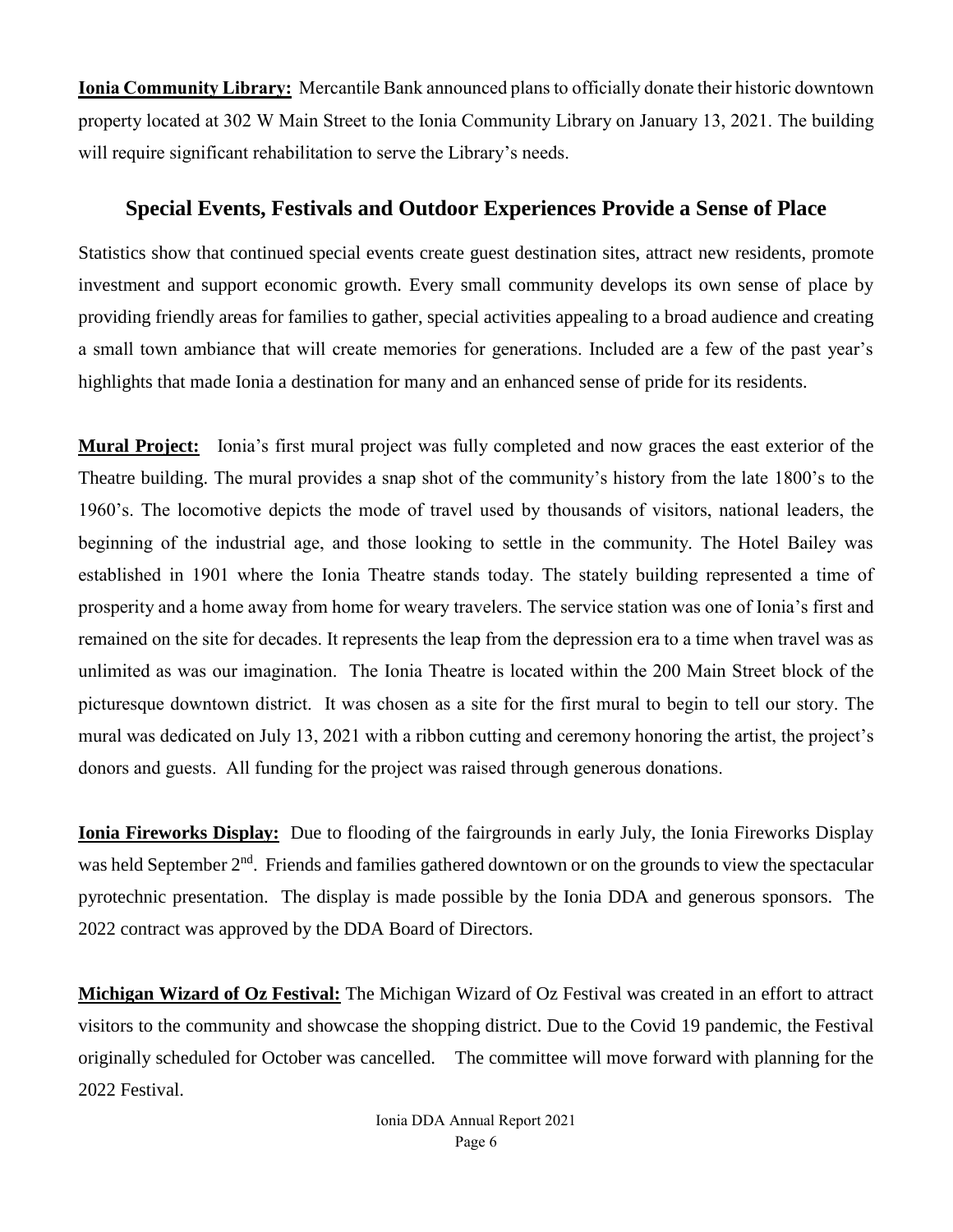Autumn Celebration returned to the downtown on Thursday, October 28<sup>th</sup>. The Ionia Area Chamber of Commerce and DDA partnered to host the annual event. Candy and giveaways were provided to the children by downtown businesses and those participating in the Trunk R' Treat activity. Several thousand guests visited the downtown celebrating the season and upcoming Halloween holiday.

**Hometown Holidays and Electric Christmas Parade:** The official downtown Christmas tree was placed at the intersection of Depot and Main Street adding to the ambiance of the holidays. The DDA provides the lights for the tree with DPW staff placing and maintaining the system. The official parade, tree lighting, Santa's arrival and free movie were a few of the activities marking the arrival of the holiday season.

**Sidewalk Cafés:** The DDA offers the opportunity for Main Street restaurants to host outdoor seating during the summer months to further enhance the atmosphere of downtown Ionia and their businesses. The DDA requires the completion of an application process prior to approval being granted.

**Parades, Car Shows, and more:** Numerous special events were hosted in downtown Ionia by non-profit organizations and community groups adding that sense of place atmosphere. DDA works with each individual group to submit street closing applications and barricade requests accordingly.

- Memorial Day Parade hosted by VFW David Huhn Post 12082 was held on Monday, May 31<sup>st</sup>. A newly formed committee was established to increase the size and participation of the 2022 parade.
- The Ionia Crusin' Classic Car Show hosted over 250 vehicles in its annual first Saturday of June event.
- The Cow Pie Classic dirt bike race's participation grew again in 2021 hosting over 500 riders. The famed Michigan gravel grinder bike race offers four distance rides from 3 to 62 miles. A 5K Run / Walk was added to the event bringing additional competitors to the area.
- The Ionia Free Fair Grand Parade was held on Saturday, July  $17<sup>th</sup>$  showcasing entries from across mid-Michigan. The Ionia Free Fair noted record breaking attendance in 2021.
- First Thursday on the Bricks is hosted by the Ionia Downtown Group and invites patrons to shop during extended hours. Vendors are also a part of the monthly program offering handcrafted items at their outdoor booths.
- The Ionia High School Homecoming Parade was hosted on Friday, October  $1<sup>st</sup>$  to honor students and the time honored football game presented at the High School.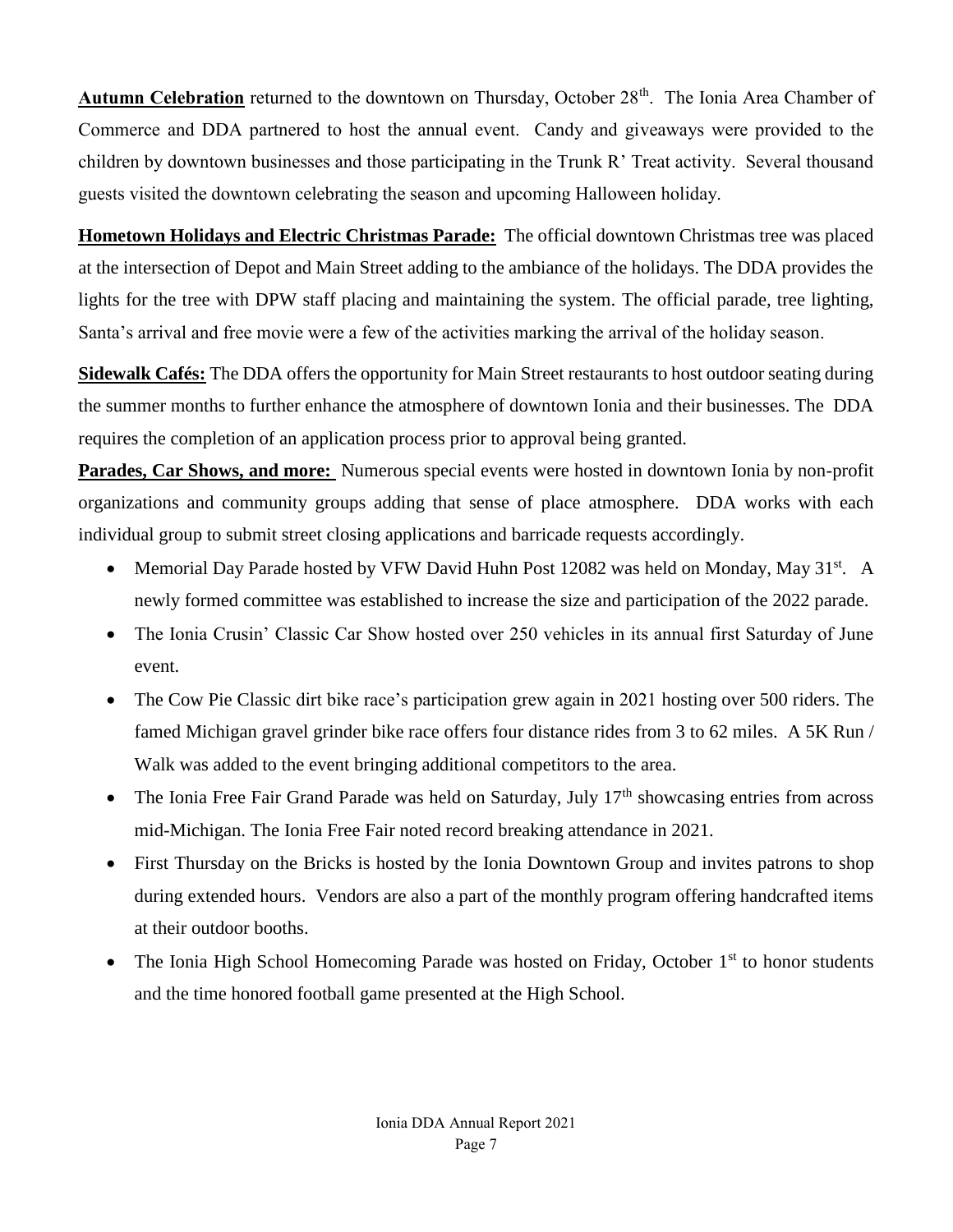# **Downtown Beautification and Maintenance**

**Dumpster Program:** The DDA continues the downtown dumpster program for businesses / rental units located on the south side of Main Street in the 300 block in addition to limited businesses on the north side of the 400 block. Dumpsters are maintained by Granger Container.

**Flowers / Plantings / Trees / Lampposts:** Spring brought the blooming of daffodils, tulips and other plantings showcasing the downtown. The DDA continued downtown beautification efforts by providing funding for the annual flowers that grace many of the downtown streets. Large urns of flowering plants are also placed throughout the district. The DDA oversees the ordering of flowers and plantings for the curb jets, entrance to the fairgrounds, and decorative urns. All are planted by the City of Ionia DPW staff.

**Fresh garland wraps:** The fresh garland wraps for the historic lampposts are purchased locally during the holiday season. The DDA solicits sponsors for the garland and recognizes each by placing a laminated card noting the donor on the individual wraps.

# **DDA Director Community Involvement / Participation and DDA District Updates Director Training:**

- Participated in continuing educational webinars and workshops relating to business development, festival / special event management, promotion / marketing, planning and zoning, business recruitment, grant writing, philanthropic management, winter strategies for downtowns, etc.
- Attended the spring and autumn Michigan Downtown Association Conference virtually.
- Attended the annual Statewide Preservation Conference virtually in May 2021. Individual workshop topics included historic tax credits, best practices for local historical preservation projects, recreating historic storefronts and facades, and other related topics.
- Completed the Master Planning Process training program hosted by the Michigan Association of Planning. Certification of completion March 2021.
- MI Small Business Development Center virtual workshops relating to business brand identity, advisory board development, etc.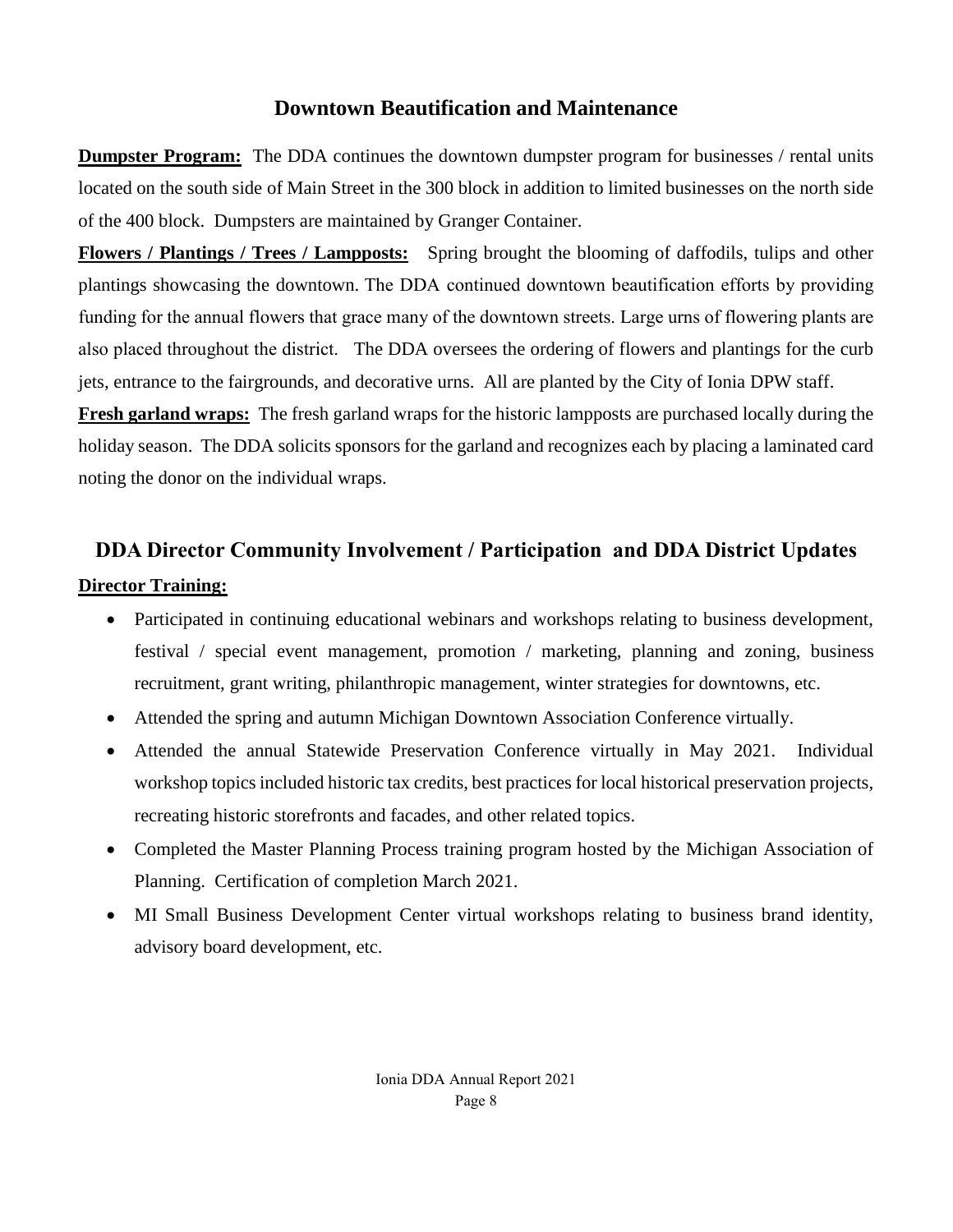## **DDA Promotion and Marketing:**

- The DDA provides a monthly newsletter highlighting upcoming events, business promotions and activities.
- Special activities and announcements are placed upon the City's official website.
- WION I1430 Radio ad campaigns:
	- o Holiday shop local
	- $\circ$  Live promotional event hosted April 20<sup>th</sup>.
	- o Several interviews via phone
- FOX 47 TV Morning Blend Marathon marketing campaign. Segments available at the cost of \$150 each offered to ten district businesses.
- DDA included within the Chamber of Commerce Community Guide.

# **District Updates:**

- Maintained working relations with DDA businesses and property owners via phone, ZOOM meetings and email. All in-person meetings were made within CDC guidelines.
- Member of the Professional Business Women's Association Ionia.
- Developing new events to create a destination atmosphere for the downtown area. Strive to enhance current events and activities.
- Assisted as requested with community fundraisers and special programs.
- Numerous meetings with the area's Right Place representative relating to workforce development, new business attraction, etc.
- Collaborated with the Ionia Area Chamber of Commerce Director to implement shared / partnered activities to strengthen both entities.
- Maintained a list of available properties within the downtown / district.
- Maintain log of Ionia Theatre donations and thank you letters for each contributor.
- DDA office is the site for the 2021 Ionia High School senior banners to be collected by said families once removed from lampposts.
- Chamber of Commerce Legislative meetings: Provided DDA District updates.
- DDA presented Cody Husted with a Certificate of Appreciation for his mural based artwork within Cornell Alley. Cody received his Eagle Scout Court of Honor award during the ceremony.
- Met on several occasions with Grand Rapids developer to discuss priority sites, community needs in addition to providing copies of the Economic Development Study, Housing Study, RRC certification for their review.
- The DDA welcomed many new and / or relocated businesses to the area during 2021 including:

| Grand Ionia Antiques & Estates               | Thread, White and Blue Boutique   |  |  |
|----------------------------------------------|-----------------------------------|--|--|
| Main Street Dance Academy                    | <b>Riverbank Treasures</b>        |  |  |
| Ionia Quick Lube                             | NovaCare Rehabilitation           |  |  |
| Domino's Pizza                               | <b>Brick Road Nutrition</b>       |  |  |
| Whimsical Den                                | Salon 6 Spa and Wellness          |  |  |
| Cloud 9                                      | State Farm Insurance / Ryan Secor |  |  |
| YCD Electronics (new location)               | Consume Cannabis                  |  |  |
| <b>ACI</b> Insurance Agency                  | <b>CCG</b> Prime                  |  |  |
| Cathy Hoppough Group - RW Rivertown Hoppough |                                   |  |  |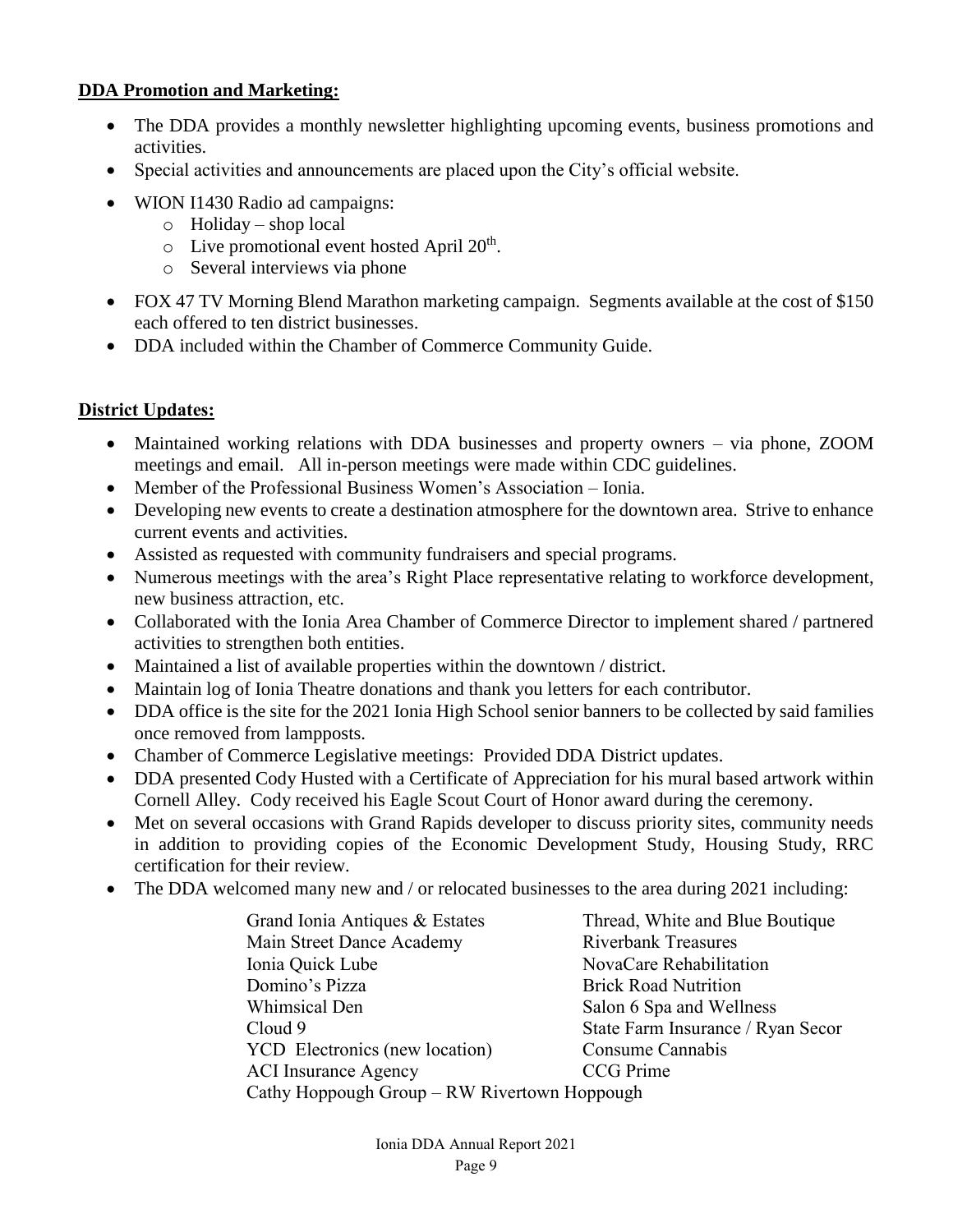# **Brownfield Redevelopment Authority**

The Brownfield Redevelopment Financing Act authorizes municipalities to create Brownfield Redevelopment Authorities to facilitate the implementation of Brownfield plans and promote revitalization of Brownfield properties through the use of tax increment financing for eligible activities and projects.

At a regular meeting of the City Council of the City of Ionia, a resolution to rescind Resolution 003-2001- 05 and to reaffirm the creation of the City of Ionia Brownfield Redevelopment Authority was approved. Plans will be established on a project by project basis rather than boundaries creating a zone. The DDA Board of Directors also serve as the Board of the Brownfield Redevelopment Authority. The Brownfield Redevelopment Authority meets quarterly immediately following general DDA Board gatherings.



Ionia DDA Annual Report 2021 Page 10